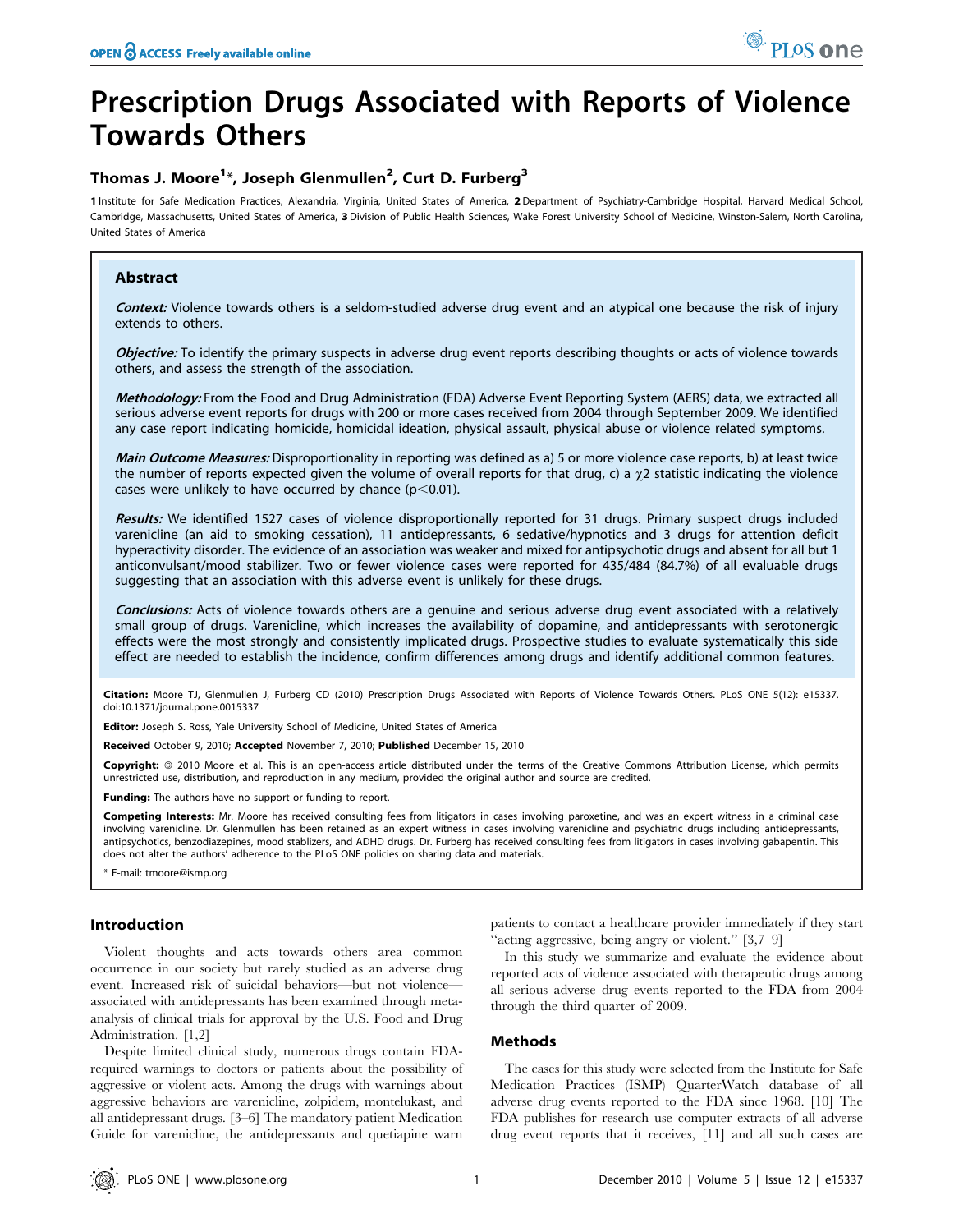included in the QuarterWatch database. While best known to medical professionals as ''MedWatch Reports,'' the FDA's adverse event database also includes serious foreign cases from international drug companies who market the drugs in the United States. We limited this study to cases with serious outcome as defined by the FDA, and which includes death, disability, hospitalization, a life threatening event, an event that required medical intervention to prevent harm, or other medically serious conditions. The latest version of all cases with an initial report date from 2004 through the third quarter of 2009 was included. To qualify for inclusion in this study as an evaluable drug, it had to have wide enough clinical use and sufficient post marketing surveillance to have generated 200 or more case reports for any serious adverse event in the study period. Drug names were standardized from the QuarterWatch dictionary, which is in turn based on standardized ingredient names in the National Library of Medicine RxNorm database. [12]

## Identification of Violence Reports

In the published computer extracts, the adverse event narrative description is replaced by one or more standardized medical terms selected from Version 11.1 of the Medical Dictionary for Regulatory Affairs (MedDRA). [13] We defined a violence event as any case report containing one or more of the following MedDRA terms: Homicide, Physical assault, Physical abuse, Homicidal ideation or Violence-related symptom. If a case report contained more than one of these terms, it was assigned to the most severe event term in the order listed above. In selecting terms from the MedDRA dictionary, we sacrificed some degree of sensitivity in case identification to achieve greater specificity. Thus, from the High Level Term group ''Criminal Activity'' we selected Homicide and Physical assault but omitted more ambiguous descriptors such as ''Crime'' or ''Spousal Abuse.'' Similarly from the High Level Term group Behavioral and Social Disturbances we selected Violence-related Symptom and Homicidal ideation but omitted the more general terms Aggression, Belligerence and Hostility. To assure an accurate count of widely used drugs for which no violence cases were reported we included all evaluable drugs in our data set.

#### Proportional Reporting Ratio

The null hypothesis for this study assumed that a violence case could be attributed to a drug by pure chance, and that drugs with a greater total number of adverse event reports might be exposed to greater risk of accruing a violence case. A drug might have a larger total number of adverse events reported for several reasons unrelated to safety, including more widespread clinical use, a higher reporting rate, the patient population treated, and more extensive international sales by the pharmaceutical sponsor.

To assess the null hypothesis we calculated the proportional reporting ratio (PRR) for each evaluable drug using the method of Evans. [14] With this method we compare the proportion of violence cases for each drug (drug violence events/all drug events) to the proportion of all other violence events for all other evaluable drugs (all other violence events/all other drugs events). For example, violence cases accounted for 35/3689 (0.95%) of all cases for the drug bupropion. For all the other drugs, violence cases accounted for 1902/776480 (0.2%) PRR = 3.9. In other words, the number of violence cases was 3.9 times greater for bupropion than for all other drugs combined after adjusting for the volume of reports. Using the  $\chi^2$  test for independence, we assessed the strength of the relationship, and the probability that that the PRR could have occurred by chance. In the bupropion example,  $\chi^2$  = 70.6 df = 1 p < 0.01. To allow for the fact that some drugs might have as few as 5 index cases we applied the Yates correction to the  $\chi^2$  statistic.

#### Study Criteria

To be identified as disproportionally associated with violence cases, an evaluable drug had to have a PRR $\geq 2$ , a  $\chi^2 \geq 4.0$ , and 5 or more violence cases attributed. These are the Evans criteria except that our minimum threshold was 5 cases rather than the 3 cases specified in Evans. As a practical matter a  $\chi^2 \geq 4$  with 1 degree of freedom produces a sample estimate with  $p<0.01$  but p values are provided to assess borderline cases.

The data for this study were maintained in an open source MySQL database (Oracle, www.mysql.com) and analyzed with open source software from the R-Project for Statistical Computing (www.r-project.org), version 2-11-0.

### Results

In the 69-month reporting period we identified 484 evaluable drugs that accounted for 780,169 serious adverse event reports of all kinds. This total included 1,937 (0.25%) cases meeting the violence criteria. The violence cases included 387 reports of homicide, 404 physical assaults, 27 cases indicating physical abuse, 896 homicidal ideation reports, and 223 cases described as violence-related symptoms. The patients were 41% female and 59% male with a mean age of 36 years ( $SD = 17.9$ ) Consumers reported  $651/1937$ (38%) of the cases, foreign and domestic health professionals were the source for 967/1937 (49.9%) and the remainder were missing (217), from lawyers (67) or clinical studies (34).

#### Drugs Identified

Among 484 evaluable drugs, 31 drugs met the study criteria for a disproportionate association with violence, and accounted for 1527/1937 (79%) of the violence cases. The drugs are listed in Table 1. They include varenicline (a smoking cessation aid), 11 antidepressant drugs, 3 drugs for attention deficit hyperactivity disorder, and 5 hypnotic/sedatives. No violence cases were reported for 324/484 (66.9%) of all evaluable drugs, and 1 or 2 cases were reported for an additional 86/484 (17.8%). Thus, for 84.7% of all evaluable drugs in widespread clinical use, an association with violence appeared highly unlikely.

## Smoking Cessation

Table 2 shows the results for three drugs available as an aid to smoking cessation programs: varenicline, bupropion and nicotine replacement products. Bupropion is indicated for both depression and as an aid to smoking cessation, so those results are not limited to the smoking cessation population. Varenicline has the largest number of reported violence cases, the highest proportion of violence cases (PRR = 18.0) and the highest  $\chi$ 2 statistic ( $\chi$ 2 = 5172  $df = 1$  p $\leq 0.01$ ) of any of the 484 evaluable drugs. Comparing reports of violence in the patient population seeking to discontinue smoking provides adjustment for the possibility that the side effects might be caused by stopping smoking rather than the drug.

#### Psychoactive Drugs

Since psychoactive drugs accounted for most of the drugs identified we further analyzed them by class, including other drugs in the class that did not meet the criteria for an association. The results by drug class are shown in Table 3. These data indicate marked differences between drug classes. All the antidepressants were associated with violence cases, except for two tricyclics, trazodone and amitriptyline, which had a similarly elevated PRR that was statistically significant, but fewer than 5 required cases to qualify as suspect under our criteria. The PRR for all antidepressants combined was 8.4, higher than for any other class of psychoactive drugs. At the other extreme, mood stabilizers/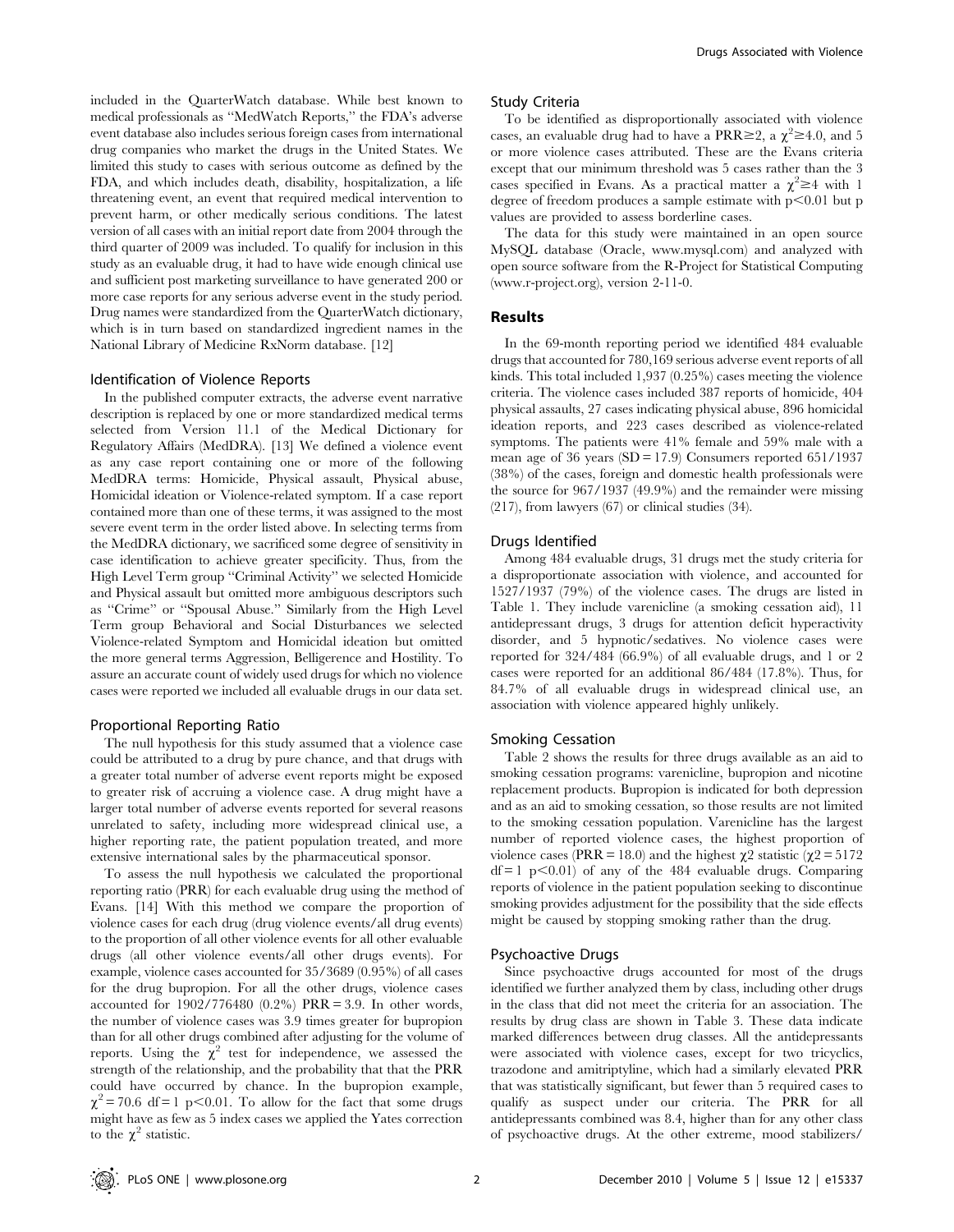Table 1. Drugs associated with violence adverse drug events.

| <b>Drug Name</b>          | PRR* | $\chi$ 2 (df = 1) | P Value   | Violence<br>Cases |
|---------------------------|------|-------------------|-----------|-------------------|
| <b><i>VARENICLINE</i></b> | 18.0 | 5172.0            | p < 0.01  | 408               |
| <b>FLUOXETINE</b>         | 10.9 | 615.7             | p<0.01    | 72                |
| PAROXETINE                | 10.3 | 1353.2            | p<0.01    | 177               |
| <b>AMPHETAMINES</b>       | 9.6  | 227.7             | p<0.01    | 31                |
| <b>MEFLOOUINE</b>         | 9.5  | 67.2              | $p<$ 0.01 | 10                |
| <b>ATOMOXETINE</b>        | 9.0  | 339.5             | p<0.01    | 50                |
| <b>TRIAZOLAM</b>          | 8.7  | 40.3              | p<0.01    | 7                 |
| <b>FLUVOXAMINE</b>        | 8.4  | 25.8              | p<0.01    | 5                 |
| VENLAFAXINE               | 8.3  | 517.2             | p<0.01    | 85                |
| <b>DESVENLAFAXINE</b>     | 7.9  | 41.4              | p<0.01    | 8                 |
| <b>MONTELUKAST</b>        | 7.0  | 260.8             | p<0.01    | 53                |
| SERTRALINE                | 6.7  | 297.4             | p<0.01    | 64                |
| <b>ZOLPIDEM</b>           | 6.7  | 222.1             | p< 0.01   | 48                |
| <b>ESCITALOPRAM</b>       | 5.0  | 94.0              | p<0.01    | 31                |
| SODIUM OXYBATE            | 4.9  | 15.0              | p<0.01    | 6                 |
| <b>CITALOPRAM</b>         | 4.3  | 83.1              | p<0.01    | 34                |
| <b>ARIPIPRAZOLE</b>       | 4.2  | 51.6              | p<0.01    | 23                |
| <b>OXYCODONE</b>          | 4.1  | 104.4             | p<0.01    | 46                |
| <b>BUPROPION</b>          | 3.9  | 70.6              | p<0.01    | 35                |
| ZIPRASIDONE               | 3.8  | 36.7              | p<0.01    | 19                |
| <b>METHYLPHENIDATE</b>    | 3.6  | 48.5              | p<0.01    | 27                |
| MIRTAZAPINE               | 3.4  | 22.4              | p<0.01    | 15                |
| <b>GABAPENTIN</b>         | 3.3  | 53.8              | $p<$ 0.01 | 35                |
| LEVETIRACETAM             | 3.3  | 30.3              | p<0.01    | 21                |
| <b>DIAZEPAM</b>           | 3.1  | 13.7              | $p<$ 0.01 | 11                |
| ALPRAZOLAM                | 3.0  | 17.5              | p<0.01    | 15                |
| <b>DULOXETINE</b>         | 2.8  | 49.7              | $p<$ 0.01 | 45                |
| <b>CLONAZEPAM</b>         | 2.8  | 9.5               | p<0.01    | 10                |
| <b>INTERFERON ALFA</b>    | 2.7  | 56.7              | $p<$ 0.01 | 54                |
| <b>RISPERIDONE</b>        | 2.2  | 16.6              | p<0.01    | 29                |
| <b>OUETIAPINE</b>         | 2.0  | 25.8              | $p<$ 0.01 | 53                |

\*Proportional Reporting Ratio.

doi:10.1371/journal.pone.0015337.t001

anticonvulsants were not implicated with the exception of levetiracetam and overall the group did not indicate an elevated risk. Results for the antipsychotics were mixed, ranging from a  $PRR = 4.2$  for aripiprazole to a low of  $PRR = 0.6$  for clozapine indicating fewer than expected reports ( $\chi$  2 = 1.6 p = 0.203). Grouped together the antipsychotics were borderline with a PRR

|  |  | Table 2. Drugs prescribed for smoking cessation. |  |  |  |
|--|--|--------------------------------------------------|--|--|--|
|--|--|--------------------------------------------------|--|--|--|

| Drug Name          |                  |     |                      | <b>PRR*</b> $\gamma$ 2 P Value Violence Cases All Cases |       |
|--------------------|------------------|-----|----------------------|---------------------------------------------------------|-------|
| <b>VARENICLINE</b> |                  |     | 18.0 $5172$ p < 0.01 | 408                                                     | 11393 |
| <b>BUPROPION**</b> | 3.9              |     | 70.6 $p < 0.01$ 35   |                                                         | 3689  |
| <b>NICOTINE</b>    | 1.9 <sup>°</sup> | 3.6 | $p = 0.059$ 11       |                                                         | 2383  |

\*Proportional Reporting Ratio.

\*\*All indications of this antidepressant drug.

doi:10.1371/journal.pone.0015337.t002

Table 3. Psychoactive drugs by drug class and association with violence.\*

| Drug Class/Drug                           | PRR  | $\chi$ 2 |             | P Value Violence | All Cause |
|-------------------------------------------|------|----------|-------------|------------------|-----------|
| Antidepressants                           | 8.4  | 2956.3   | p<0.01      | 578              | 37632     |
| <b>FLUOXETINE</b>                         | 10.9 | 615.7    | p< 0.01     | 72               | 2752      |
| <b>PAROXETINE</b>                         | 10.3 | 1353.2   | p<0.01      | 177              | 7508      |
| <b>FLUVOXAMINE</b>                        | 8.4  | 25.8     | p< 0.01     | 5                | 239       |
| <b>VENLAFAXINE</b>                        | 8.3  | 517.2    | p< 0.01     | 85               | 4283      |
| <b>DESVENLAFAXINE</b>                     | 7.9  | 41.4     | p< 0.01     | 8                | 410       |
| <b>SERTRALINE</b>                         | 6.7  | 297.4    | p< 0.01     | 64               | 3938      |
| <b>ESCITALOPRAM</b>                       | 5.0  | 94       | p < 0.01    | 31               | 2529      |
| <b>CITALOPRAM</b>                         | 4.3  | 83.1     | p< 0.01     | 34               | 3192      |
| <b>AMITRIPTYLINE</b>                      | 4.2  | 4.5      | $p = 0.033$ | 3                | 286       |
| <b>BUPROPION</b>                          | 3.9  | 70.6     | p<0.01      | 35               | 3689      |
| <b>TRAZODONE</b>                          | 3.5  | 4.9      | $p = 0.026$ | 4                | 457       |
| <b>MIRTAZAPINE</b>                        | 3.4  | 22.4     | p< 0.01     | 15               | 1810      |
| <b>DULOXETINE</b>                         | 2.8  | 49.7     | p< 0.01     | 45               | 6539      |
| <b>Attention deficit</b><br>hyperactivity | 6.9  | 509.4    | p<0.01      | 108              | 6627      |
| <b>AMPHETAMINES</b>                       | 9.6  | 227.7    | p< 0.01     | 31               | 1317      |
| <b>ATOMOXETINE</b>                        | 9.0  | 339.5    | p< 0.01     | 50               | 2290      |
| <b>METHYLPHENIDATE</b>                    | 3.6  | 48.5     | p< 0.01     | 27               | 3020      |
| <b>Mood Stabilizer/</b><br>Anticonvulsant | 1.1  | 0.3      | $p = 0.585$ | 60               | 22346     |
| <b>LEVETIRACETAM</b>                      | 3.3  | 30.3     | p<0.01      | 21               | 2619      |
| <b>OXCARBAZEPINE</b>                      | 1.4  | 0.2      | $p = 0.673$ | 5                | 1487      |
| <b>TOPIRAMATE</b>                         | 1.3  | 0.4      | $p = 0.505$ | 9                | 2727      |
| <b>LAMOTRIGINE</b>                        | 0.8  | 0.2      | $p = 0.658$ | 11               | 5275      |
| <b>VALPROIC ACID</b>                      | 0.8  | 0.1      | $p = 0.735$ | 8                | 3843      |
| <b>PHENYTOIN</b>                          | 0.4  | 1.7      | $p = 0.19$  | 3                | 2795      |
| CARBAMAZEPINE                             | 0.3  | 3.3      | $p = 0.068$ | 3                | 3600      |
| Antipsychotic                             | 1.9  | 68.5     | p<0.01      | 167              | 36225     |
| <b>ARIPIPRAZOLE</b>                       | 4.2  | 51.6     | p<0.01      | 23               | 2248      |
| <b>ZIPRASIDONE</b>                        | 3.8  | 36.7     | p<0.01      | 19               | 2012      |
| <b>RISPERIDONE</b>                        | 2.2  | 16.6     | p< 0.01     | 29               | 5464      |
| <b>QUETIAPINE</b>                         | 2.0  | 25.8     | $p<$ 0.01   | 53               | 10696     |
| OLANZAPINE                                | 1.6  | 5.4      | $p = 0.02$  | 30               | 7781      |
| PALIPERIDONE                              | 0.7  | 0.2      | $p = 0.653$ | 3                | 1790      |
| <b>CLOZAPINE</b>                          | 0.6  | 1.6      | $p = 0.203$ | 10               | 6234      |
| <b>Hypnotic/Sedative</b>                  | 3.9  | 68.5     | p<0.01      | 97               | 10279     |
| <b>TRIAZOLAM</b>                          | 8.7  | 40.3     | $p<$ 0.01   | 7                | 325       |
| <b>ZOLPIDEM</b>                           | 6.7  | 222.1    | $p<$ 0.01   | 48               | 2947      |
| <b>ESZOPICLONE</b>                        | 4.9  | 8.8      | $p<$ 0.01   | 4                | 331       |
| <b>DIAZEPAM</b>                           | 3.1  | 13.7     | p<0.01      | 11               | 1427      |
| <b>ALPRAZOLAM</b>                         | 3.0  | 17.5     | p<0.01      | 15               | 2049      |
| <b>CLONAZEPAM</b>                         | 2.8  | 9.5      | p < 0.01    | 10               | 1462      |
| MIDAZOLAM                                 | 1.4  | 0        | NA          | 1                | 292       |
| LORAZEPAM                                 | 0.3  | 1.2      | $p = 0.269$ | 1                | 1446      |

\*Drugs associated with violence reports in Table 1 are in bold face. doi:10.1371/journal.pone.0015337.t003

of 1.9, slightly less than the 2.0 required, and  $\chi$ 2 = 68.5 p<0.01. The results for hypnotics/sedatives were also mixed with strong signals for zolpidem and triazolam, and little or no evidence for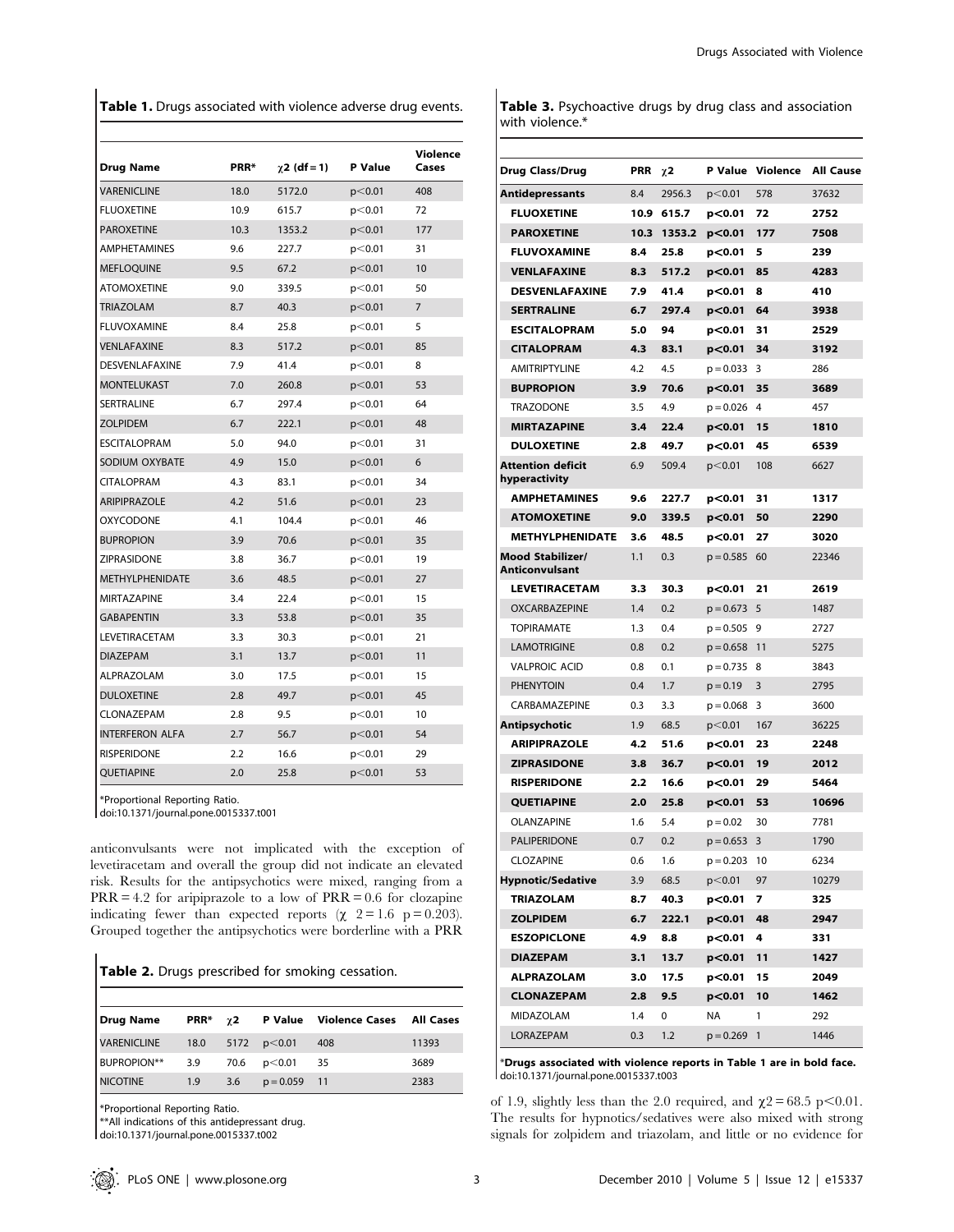lorazepam and midazolam. Among the opioids, only oxycodone showed an association.

## Discussion

These data show that serious acts of violence towards others were regularly reported as an adverse drug event, and that marked differences were observed among drugs. Varenicline had the strongest association with violence by every measure used in this study. In addition, antidepressant drugs showed consistently elevated risk, even when compared with antipsychotics and mood stabilizers, which are used in psychiatric patients populations in which violent acts may occur. Violence cases as defined here were infrequently reported, accounting for 0.25% of all serious adverse drug events, and confined to a relatively small number of drugs.

This analysis shares many limitations common to studies based on spontaneously reported adverse drug events. The submission of an individual adverse event report does not itself establish causality, only that a reporting individual suspected a relationship existed. However, such reports frequently contribute to a broader assessment of causality. In the computer excerpts, the narrative description of each event is replaced by a series of standardized medical terms, as are adverse events in clinical studies. The quality and detail in each report varies, and the reporting rate for adverse drug events is unknown and believed to vary among types of event, among drugs and over periods of time. [15]

This study, however, contains numerous features intended to minimize the limitations of adverse event data from postmarketing surveillance. The proportional reporting ratio takes into account two possibilities: a) that wider use or a higher reporting rate exposes a drug to a greater chance of having a violence case attributed, and b) that a higher number of reports might have occurred by chance. The varying results among drugs for smoking cessation and the mood stabilizers show it is unlikely that the violence events are attributed to existing problems in the patient populations treated. Also, the focus of this study was on specific event terms that unequivocally described a violent act or thought – such as homicide or physical assault. By excluding more general adverse event terms such as ''aggression'' or ''anger'' many thousands of less specific cases were eliminated under the study criteria. While this means that the study did not count many possible cases of violence towards others (a loss of sensitivity) the restrictive criteria increased specificity. However, given that violent thoughts or actions are not typically attributed to drug therapy or recorded in medical records, the reporting rate for violence cases could be very low. The selected violence cases do not provide a reliable estimate of how often they might occur.

#### Common and Unusual Features

These events were reported in a patient population that was 41% female and one-half older than age 36. In addition a majority of reports were submitted either by health professionals (primarily

## **References**

- 1. Mosholder AD, Pamer CA (2006) Postmarketing surveillance of suicidal adverse events with pediatric use of antidepressants. J Child Adolesc Psychopharmacol 16: 33–36. 10.1089/cap.2006.16.33 [doi].
- 2. Mosholder AD, Willy M (2006) Suicidal adverse events in pediatric randomized, controlled clinical trials of antidepressant drugs are associated with active drug treatment: a meta-analysis. J Child Adolesc Psychopharmacol 16: 25–32. 10.1089/cap.2006.16.25 [doi].
- 3. Pfizer Inc (2010) CHANTIX (varenicline tartrate) tablet, film coated [package insert].
- 4. Sanofi-Adventis US (2009) AMBIEN (zolpidem tartrate) tablet, film coated [package insert].

MDs) or from foreign sources where reporting is normally limited to health professionals.

While the reported events occurred among drugs used in widely different patient populations, the list of suspects was dominated by drugs that increase the availability of serotonin or dopamine in the brain. Most of the antidepressants increase the availability of serotonin through reuptake inhibition. Varenicline increases the availability of dopamine through partial antagonism of acetylcholine nicotinic receptors. [16] Sodium oxybate is a dopamine agonist indicated for narcolepsy. [17] Amphetamines increase concentrations of dopamine and serotonin. [18] On the other hand, no signal was seen for many common mood stabilizers such valproic acid, carbamazepine, and phenytoin, even though these drugs are used in bipolar patients who may experience psychosis in the acute manic phase and therefore be more prone to violence.

The proportional reporting ratio—our primary measure of elevated risk—showed consistency among drugs with the most similar mechanisms of action. As shown in Table 3, for example, venlafaxine had a PRR of 8.3 and desvenlafaxine a PRR of 7.9 even though the number of total cases and violence cases were different. Similarly citalopram had a PRR of 4.3 and escitalopram a PRR of 5.0. We believe it is also noteworthy that no signal whatever was seen for an overwhelming majority of drugs.

#### Additional Questions for Study

We have previously examined varenicline's association with serious psychiatric symptoms including aggression/violence. [19– 22] The aggression/violence case series for varenicline was consistent with these data but revealed other features that may or may not occur in cases attributed to other drugs. These features include early onset of psychiatric symptoms (usually within a few days), a senseless act of aggression/violence directed at anyone who happened to be near by, and resolution of the symptoms upon discontinuation. A more detailed case series of several hundred cases involving different classes of drugs would greatly improve scientific understanding of this drug adverse event and possibly lead the way towards identifying an at-risk patient population.

## Conclusions

These data provide new evidence that acts of violence towards others are a genuine and serious adverse drug event that is associated with a relatively small group of drugs. Varenicline, which increases the availability of dopamine, and serotonin reuptake inhibitors were the most strongly and consistently implicated drugs. Prospective studies to evaluate systematically this side effect are needed to establish the incidence, confirm differences among drugs and identify additional common features.

#### Author Contributions

Conceived and designed the experiments: TJM JG CDF. Performed the experiments: TJM. Analyzed the data: TJM JG CDF. Wrote the paper: TJM JG CDF.

- 5. Merck & Co. I (2010) SINGULAIR (montelukast sodium) tablet, film coated [package insert].
- 6. U.S.Food and Drug Administration (2007) New Warnings Proposed for Antidepressants. http://www.fda.gov/ForConsumers/ConsumerUpdates/ ucm048950.htm.
- 7. GlaxoSmithKline (2009) PAXIL (paroxetine hydrochloride) tablet, film coated [package insert].
- 8. Pfizer Inc (2008) ZOLOFT (sertraline hydrochloride) tablet, film coated [package insert].
- 9. AstraZeneca Pharmaceuticals LP (2010) SEROQUEL (quetiapine fumarate) tablet, film coated [package insert].